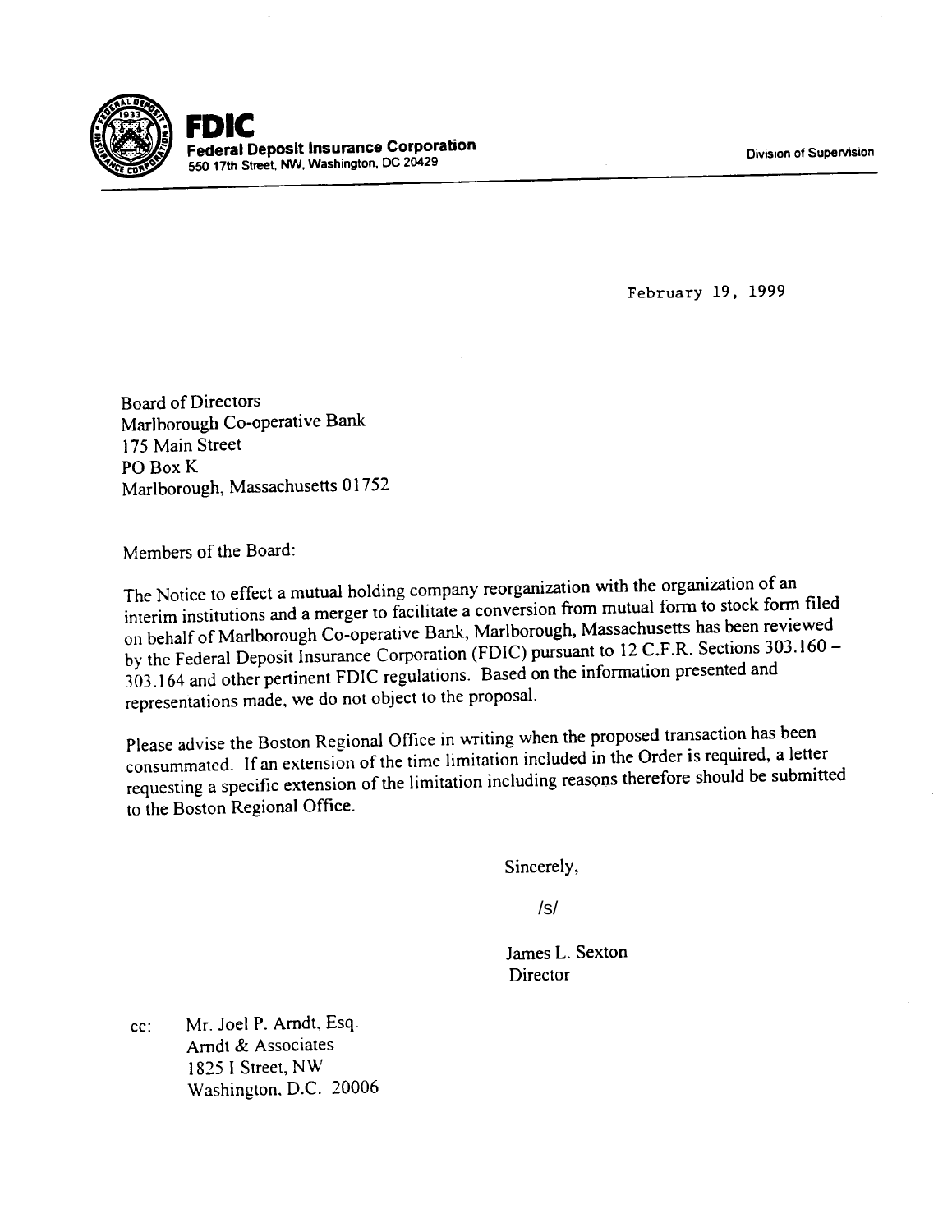## FEDERAL DEPOSIT INSURANCE CORPORATION

## RE: Marlborough Co-operative Bank Marlborough, Middlesex County, Massachusetts

## Applications for Federal Deposit Insurance and Consent to Merge

## ORDER AND BASIS FOR CORPORATION APPROVAL

Pursuant to Sections 5 and 18(c) and other provisions of the Federal Deposit Insurance Act ("FDI Act"), an application has been filed on behalf of Marlborough Co-operative Bank, Marlborough, Massachusetts, ("Mutual"), a mutual-owned, Bank Insurance Fund ("BIF") member, with total resources of \$67,859,000 and total deposits of \$59,460,000 as of September 30, 1998, for the FDIC's consent to merge with Marlborough Interim Co-operative Bank, Marlborough, Massachusetts, a proposed Massachusettschartered, BIF member, co-operative bank. Also, applications for federal deposit insurance for Marlborough Interim Co-operative Bank, and Marlborough MHC Co-operative Bank, Marlborough, Massachusetts have been filed.

This transaction is the result of Mutual's plan of reorganization which, solely to facilitate this undertaking, includes:

- 1. Mutual will cause a new co-operative bank to be chartered under Massachusetts law, to be known as Marlborough MHC Co-operative Bank ("MHC Bank"),
- .., MHC Bank will reorganize as a mutual holding company, to be known as Marlborough Bancorp ("Bancorp").
- 3. Bancorp will simultaneously form a Massachusetts-chartered subsidiary co-operative bank in the stock form of organization, to be known as Marlborough Interim Co-operative Bank ("Interim"), and
- 4. Mutual will merge with Interim. with Interim as the legally surviving entity under the name "Marlborough Co-operative Bank".

By virtue of the merger, Mutual will transfer substantially all of its assets and liabilities to Interim, which will be a wholly-owned subsidiary of Bancorp. Following the consummation of the merger, the resultant bank will operate the same banking business. with the same management, at the same locations now being served by Mutual. The proposed transaction, per se, will not alter the competitive structure of banking in the market served by Mutual. The resultant bank's principal office will be at 175 Main Street, Marlborough, Massachusetts. Notice of the proposed transaction, in a form approved by the FDIC, has been published pursuant to the FDI Act.

A review of available information. including the Community Reinvestment Act ("CRA") Statements of the proponent. discloses no inconsistencies with the purposes of the CRA. The new institution is expected to continue to meet the credit needs of its entire community, consistent with the safe and sound operation of the institution.